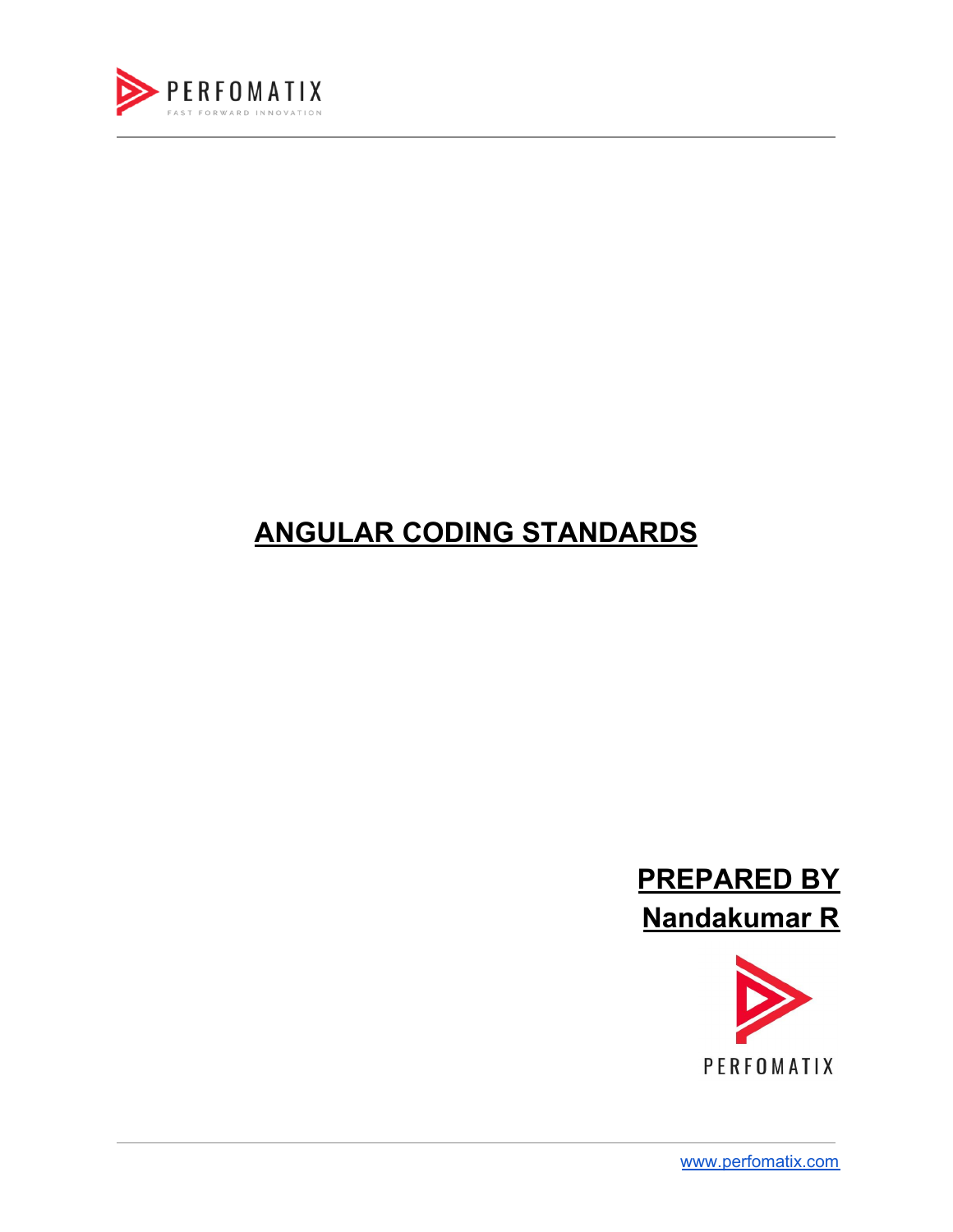

#### **TABLE OF CONTENT**

<span id="page-1-0"></span>

| <b>TABLE OF CONTENT</b>                                                                                                                                                                                                | $\boldsymbol{2}$                                               |
|------------------------------------------------------------------------------------------------------------------------------------------------------------------------------------------------------------------------|----------------------------------------------------------------|
| 1. Project Structure Practices<br>1.1 CoreModule<br>1.2 Shared Module<br>1.3 Feature Module<br>1.4 Lazy loading a feature module<br>1.5 Aliases for imports<br>1.6 Using Sass<br>1.7 Use of smart vs. dummy components | 4<br>5<br>5<br>6<br>6<br>$\overline{7}$<br>$\overline{7}$<br>8 |
| <b>2. Typescript Guidelines</b>                                                                                                                                                                                        | 8                                                              |
| 2.1 Names                                                                                                                                                                                                              | 8                                                              |
| 2.2 Components                                                                                                                                                                                                         | 8                                                              |
| 2.3 Types                                                                                                                                                                                                              | 8                                                              |
| 2.4 null and undefined                                                                                                                                                                                                 | 8                                                              |
| 2.5 General Assumptions                                                                                                                                                                                                | 9                                                              |
| 2.6 Classes                                                                                                                                                                                                            | 9                                                              |
| 2.7 Flags                                                                                                                                                                                                              | 9                                                              |
| 2.8 Comments                                                                                                                                                                                                           | 9                                                              |
| 2.9 Strings                                                                                                                                                                                                            | 9                                                              |
| 2.10 Diagnostic Messages                                                                                                                                                                                               | 9                                                              |
| 2.11 Diagnostic Message Codes                                                                                                                                                                                          | 10                                                             |
| 2.12 General Constructs                                                                                                                                                                                                | 10                                                             |
| 2.13 Style                                                                                                                                                                                                             | 10                                                             |
| 3.0 Coding Conventions Guidelines                                                                                                                                                                                      | 11                                                             |
| 3.1 Classes                                                                                                                                                                                                            | 11                                                             |
| 3.2 Constants                                                                                                                                                                                                          | 11                                                             |
| 3.3 Interfaces                                                                                                                                                                                                         | 11                                                             |
| 3.4 Properties and methods                                                                                                                                                                                             | 11                                                             |
| 3.5 Import line spacing                                                                                                                                                                                                | 12                                                             |
| 3.6 Components                                                                                                                                                                                                         | 12                                                             |
| 3.7 Services                                                                                                                                                                                                           | 13                                                             |
| 3.8 Lifecycle hooks                                                                                                                                                                                                    | 13                                                             |
| 4.0 Deployment                                                                                                                                                                                                         | 13                                                             |
| 5.0 External References                                                                                                                                                                                                | 14                                                             |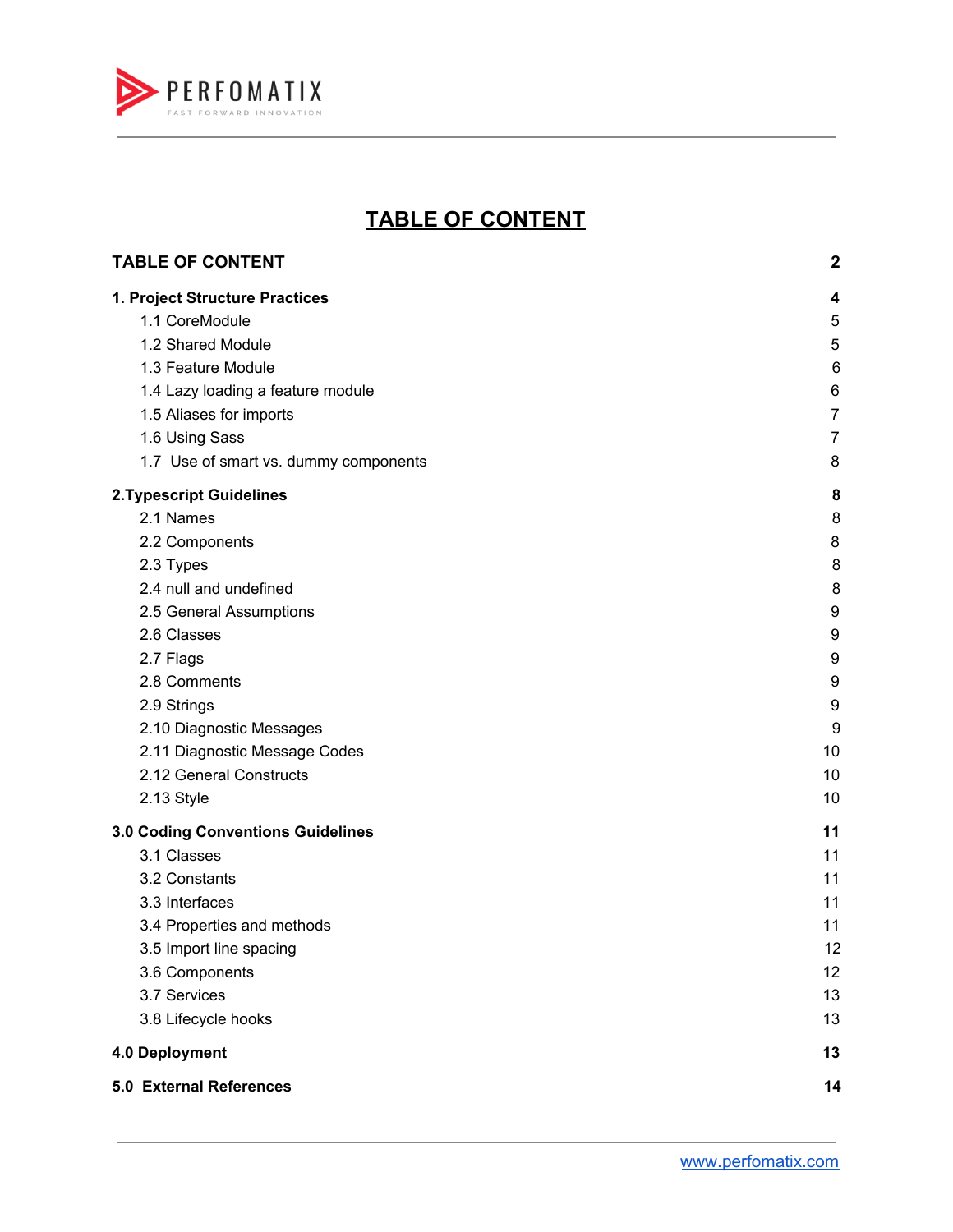

### <span id="page-2-0"></span>1. Project Structure Practices

Evolve Angular apps in a modular style using core, shared and feature modules

```
|-- app
   |-- modules
    |-- home
       |-- [+] components
       |-- [+] pages
       |-- home-routing.module.ts
       |-- home.module.ts
   |-- core
  |-- [+] authentication
    |-- [+] footer
  |-- [+] guards
   |-- [+] http
   |-- [+] interceptors
   |-- [+] mocks
  |-- [+] services
  |-- [+] header
   |-- core.module.ts
    |-- ensureModuleLoadedOnceGuard.ts
    |-- logger.service.ts
   |
   |-- shared
      |-- [+] components
      |-- [+] directives
      |-- [+] pipes
      |-- [+] models
   |
   |-- [+] configs
|-- assets
   |-- scss
      |-- [+] partials
    |-- _base.scss
       |-- styles.scss
```
*Note! The [+] means that the folder has extra files.*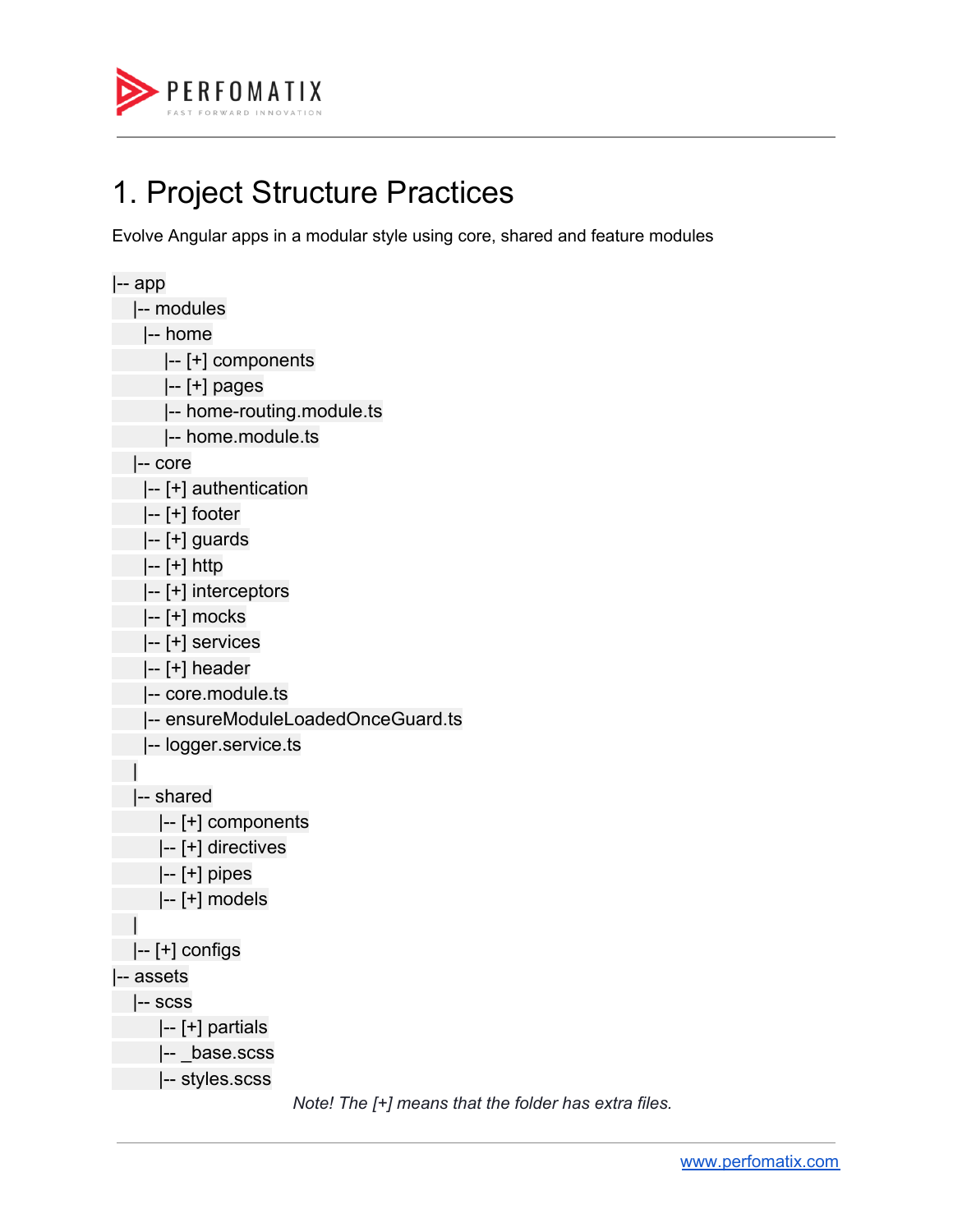

#### <span id="page-3-0"></span>1.1 CoreModule

- Create a CoreModule with providers for the singleton services you load when the application starts.
- Import CoreModule in the root AppModule only. Never import CoreModule in any other module.
- Consider making CoreModule a pure services module with no declarations.

```
|-- core
```

```
 |-- [+] authentication
```
- |-- [+] footer
- |-- [+] guards
- |-- [+] http
- |-- [+] interceptors
- $|- |+$ ] mocks
- |-- [+] services
- |-- [+] header
- |-- core.module.ts
- |-- ensureModuleLoadedOnceGuard.ts
- |-- logger.service.ts

#### <span id="page-3-1"></span>1.2 Shared Module

- Build a SharedModule with the components, directives, and pipes that you use throughout your app. This module should consist completely of declarations, most of them exported.
- The SharedModule may re-export other widget modules, such as CommonModule, FormsModule, and modules with the UI controls that you use most widely.
- The SharedModule should not have providers for reasons explained previously. Nor should any of its imported or re-exported modules have providers. If you deviate from this guideline, know what you're doing and why.
- Import the SharedModule in your feature modules, both those loaded when the app starts and those you lazy load later.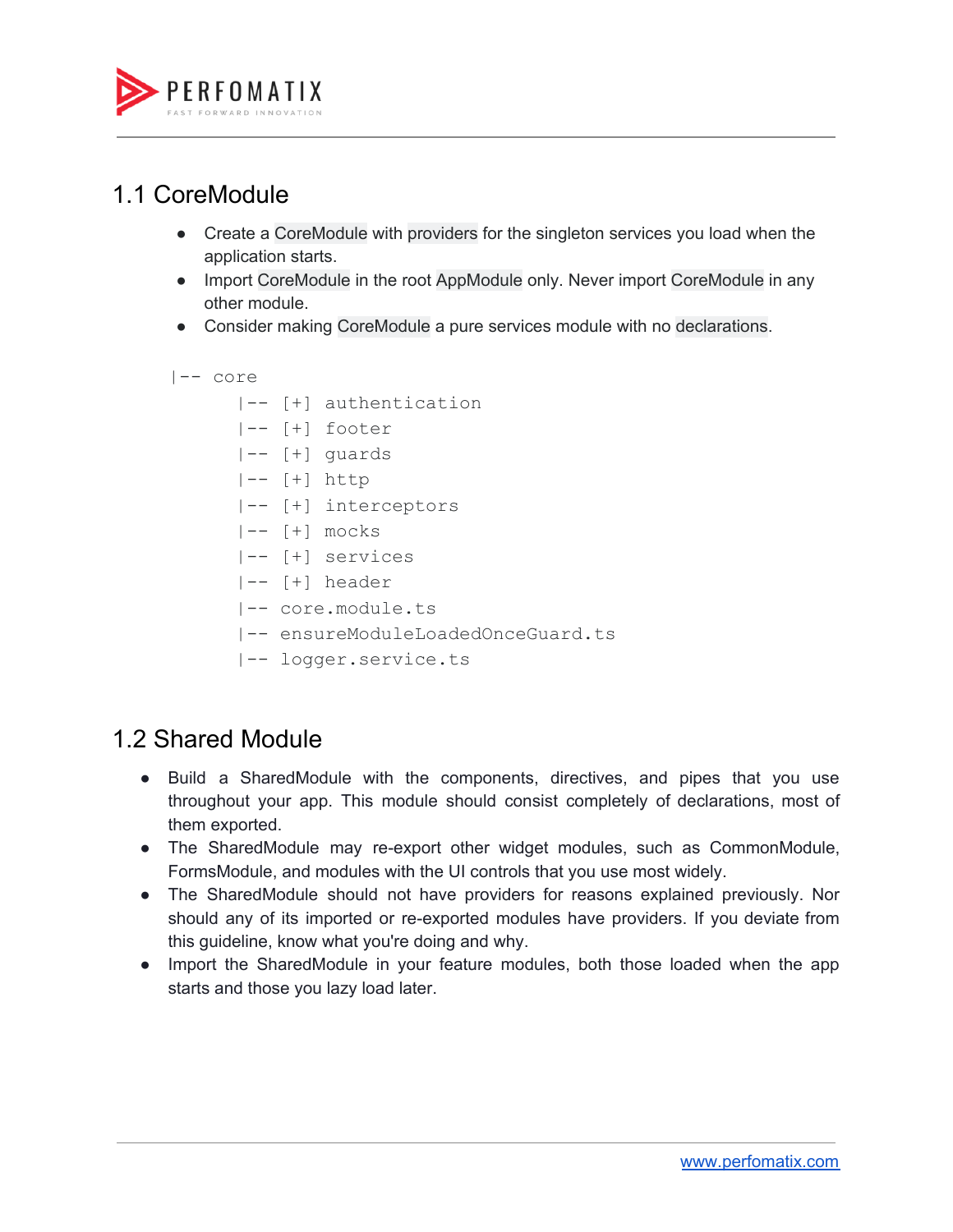

|-- shared |-- [+] components |-- [+] directives |-- [+] pipes

#### <span id="page-4-0"></span>1.3 Feature Module

To create multiple feature modules for every independent feature of our application. Feature modules should only import services from CoreModule. If feature module A needs to import service from feature module B consider moving that service into core.To attempt to build features which don't depend on any other features just on services provided by CoreModule and components provided by SharedModule

| <b>FEATURE MODULE</b> | <b>CAN BE SOME IMPORTED BY</b> | <b>EXAMPLES</b>                           |
|-----------------------|--------------------------------|-------------------------------------------|
| Domain                | Feature, AppModule             | ContactModule (before routing)            |
| Routed                | Nobody                         | ContactModule,<br>DashboardModule,        |
| Routing               | Feature (for routing)          | AppRoutingModule,<br>ContactRoutingModule |
| Service               | AppModule                      | HttpModule, CoreModule                    |
| Widget                | Feature                        | CommonModule,<br>SharedModule             |

#### <span id="page-4-1"></span>1.4 Lazy loading a feature module

The feature module should be placed synchronously when the app startup to show initial content. Each other feature module should be loaded lazily after user-triggered navigation.That way we will be able to make our Angular app faster. In other words, a feature module won't be loaded initially, but when you decide to initiate it. Therefore, making an initial load of the Angular app faster too

Here is an example on how to initiate a lazy loaded feature module via app-routing.module.ts file.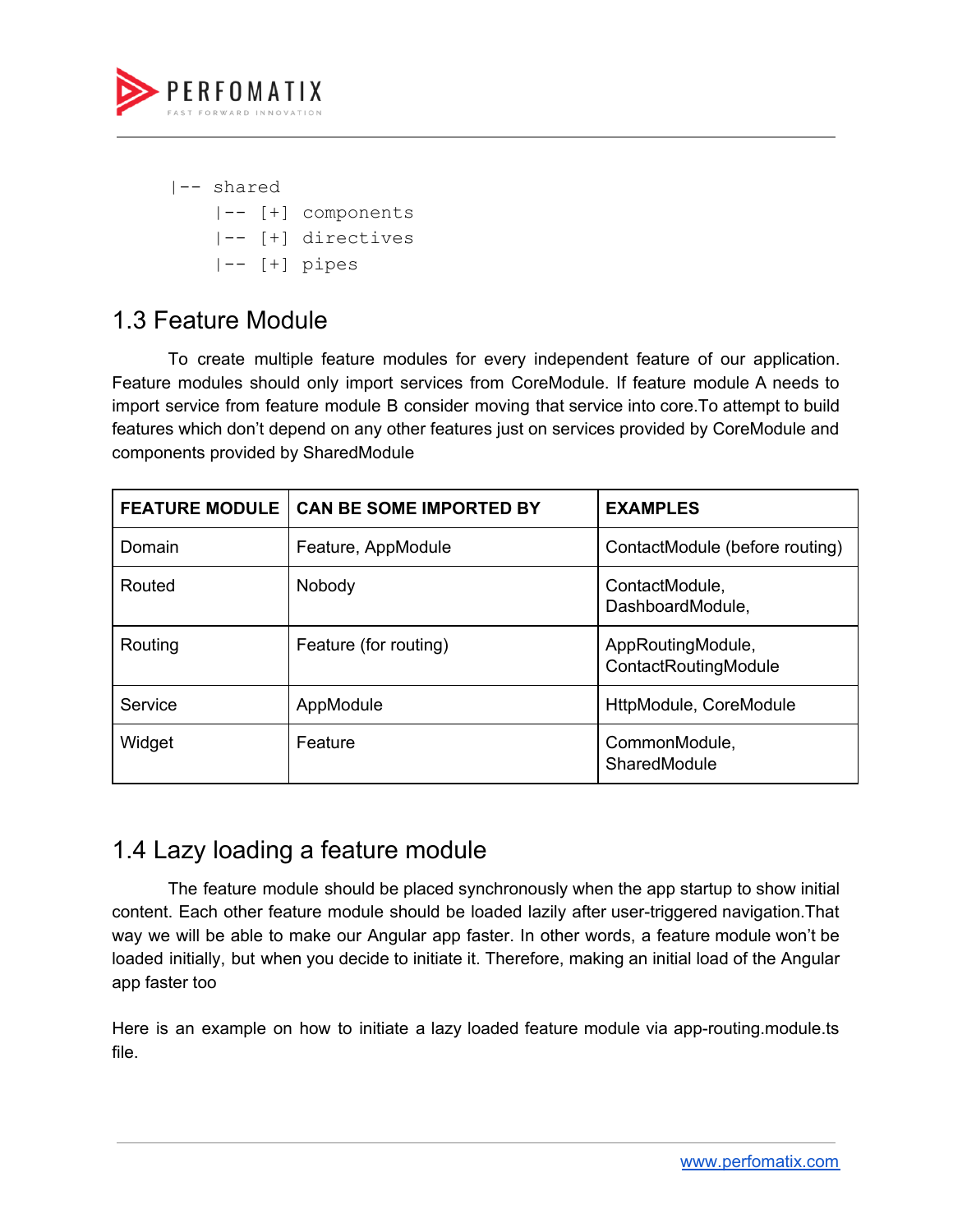

```
const routes: Routes = [
 {
  path: 'dashboard',
  loadChildren: 'app/dashboard/dashboard.module#DashboardModule',
  component: CoreComponent
}
];
```
#### <span id="page-5-0"></span>1.5 Aliases for imports

Aliasing our app and environments folders will enable us to implement clean imports which will be consistent throughout our application.

Consider hypothetical, but the usual situation. We are working on a component which is located three folders deep in a feature A and we want to import service from the core which is located two folders deep. This would lead to import statement looking something like

import { SomeService } from '../../../core/subpackage1/subpackage2/some.service'.

And what is even worse, any time we want to change the location of any of those two files our import statement will break. Compare that to much shorter import { SomeService } from "@app/core"

#### <span id="page-5-1"></span>1.6 Using Sass

Sass is a styles preprocessor which brings support for fancy things like variables (even though css will get variables soon too), functions, mixins etc

The global styles for the project are placed in a scss folder under assets .

```
|-- scss
   |-- partials
      |-- _layout.vars.scss
      |-- _responsive.partial.scss
   |-- _base.scss
|-- styles.scss
```
The scss folder does only contain one folder — partials. Partial-files can be imported by other scss files. In my case, styles.scss imports all the partials to apply their styling.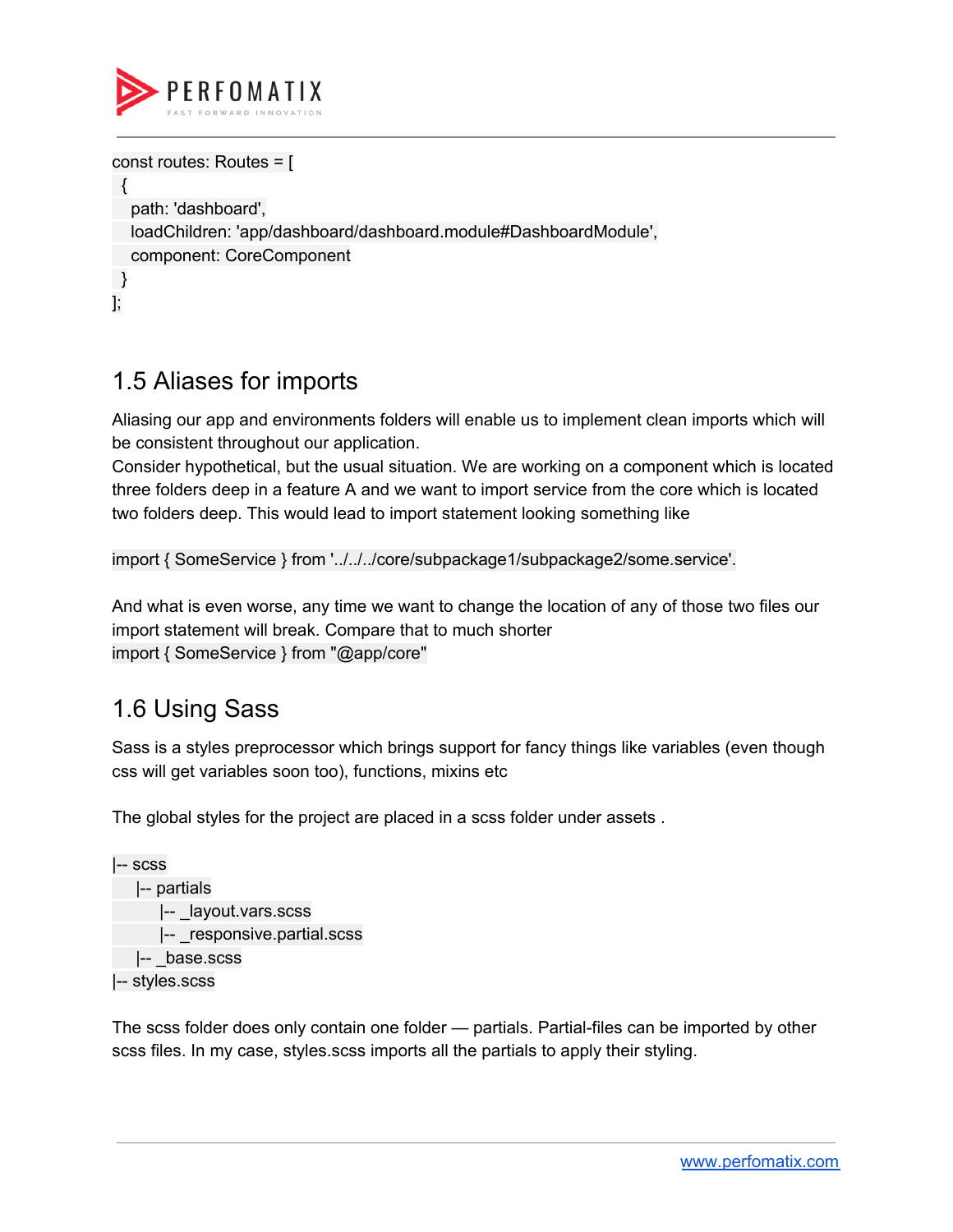

#### <span id="page-6-0"></span>1.7 Use of smart vs. dummy components

Most typical use case of developing Angular's components is a division of smart and dummy components. The estimate of a dummy component as a component used for presentation purposes only, meaning that the component doesn't know where the data came from. For that purpose, we can use one or more smart components that will inherit the dummy's component presentation logic.

### <span id="page-6-1"></span>2.Typescript Guidelines

#### <span id="page-6-2"></span>2.1 Names

- Use PascalCase for type names.
- Do not use "I" as a prefix for interface names.
- Use PascalCase for enum values.
- Use camelCase for function names.

#### <span id="page-6-3"></span>2.2 Components

- 1 file per logical component (e.g. parser, scanner, emitter, checker).
- files with ".generated.\*" suffix are auto-generated, do not hand-edit them.

#### <span id="page-6-4"></span>2.3 Types

- Do not export types/functions unless you need to share it across multiple components.
- Do not introduce new types/values to the global namespace.
- Shared types should be defined in 'types.ts'.
- Within a file, type definitions should come first.

#### <span id="page-6-5"></span>2.4 null and undefined

● Use undefined. Do not use null.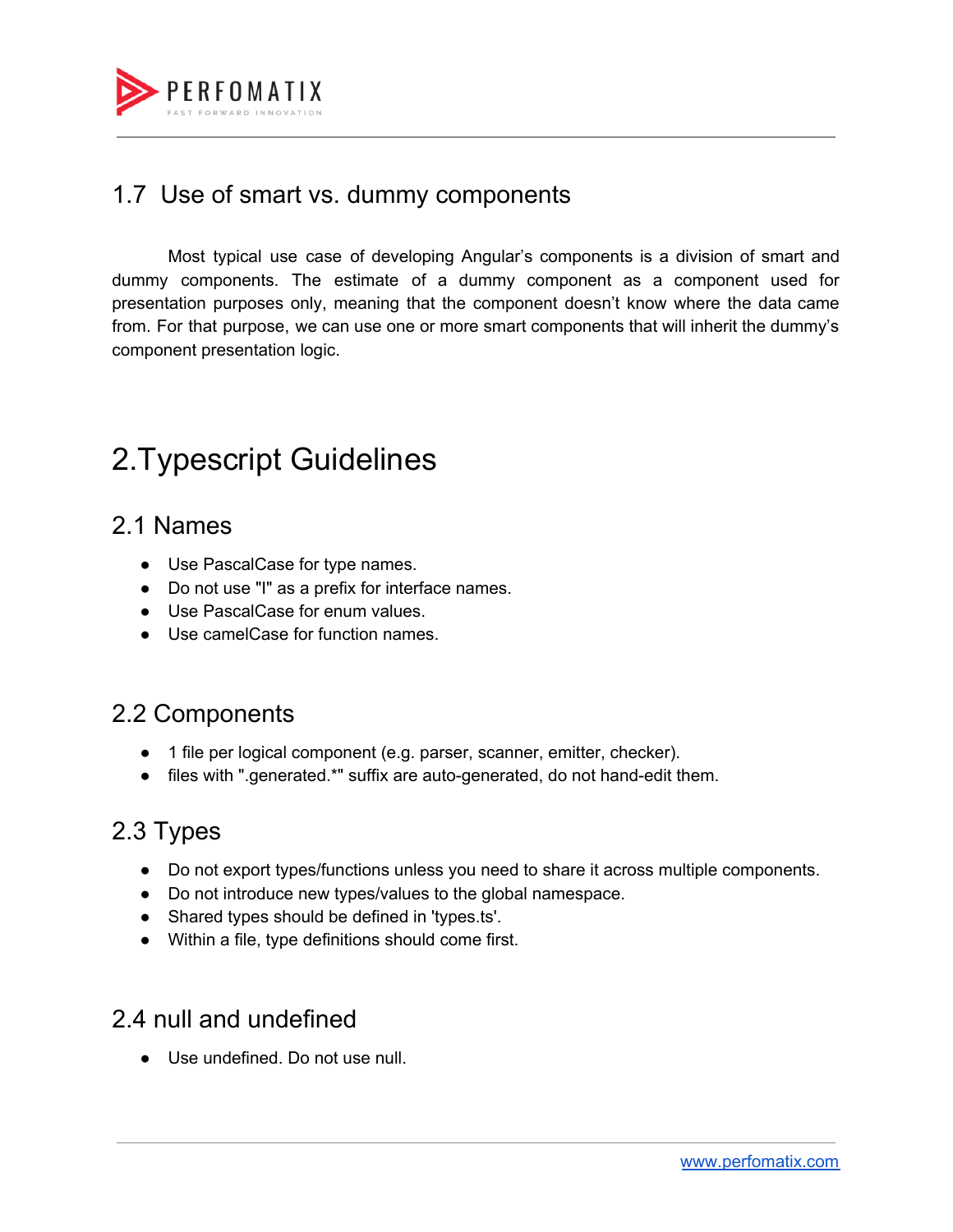

#### <span id="page-7-0"></span>2.5 General Assumptions

- Consider objects like Nodes, Symbols, etc. as immutable outside the component that created them. Do not change them.
- Consider arrays as immutable by default after creation.

#### <span id="page-7-1"></span>2.6 Classes

● For consistency, do not use classes in the core compiler pipeline. Use function closures instead

#### <span id="page-7-2"></span>2.7 Flags

More than 2 related Boolean properties on a type should be turned into a flag.

#### <span id="page-7-3"></span>2.8 Comments

● Use JSDoc style comments for functions, interfaces, enums, and classes.

#### <span id="page-7-4"></span>2.9 Strings

- Use double quotes for strings.
- All strings visible to the user need to be localized (make an entry in diagnosticMessages.json).

#### <span id="page-7-5"></span>2.10 Diagnostic Messages

- Use a period at the end of a sentence.
- Use indefinite articles for indefinite entities.
- Definite entities should be named (this is for a variable name, type name, etc..).
- When stating a rule, the subject should be in the singular (e.g. "An external module cannot..." instead of "External modules cannot...").
- Use present tense.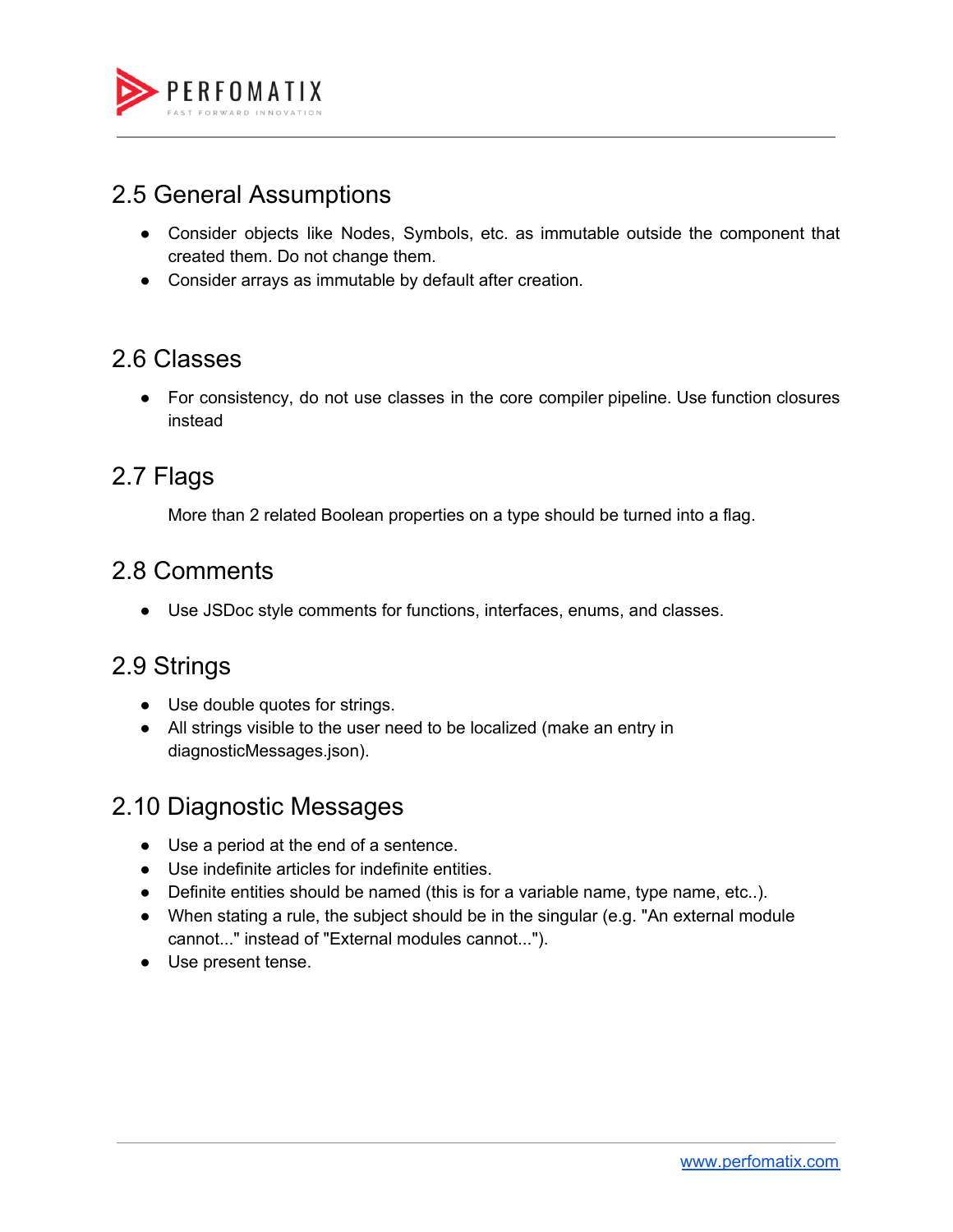

### <span id="page-8-0"></span>2.11 Diagnostic Message Codes

Diagnostics are categorized into general ranges. If adding a new diagnostic message, use the first integral number greater than the last used number in the appropriate range.

- 1000 range for syntactic messages
- 2000 for semantic messages
- 4000 for declaration emit messages
- 5000 for compiler options messages
- 6000 for command line compiler messages
- 7000 for noImplicitAny messages

#### <span id="page-8-1"></span>2.12 General Constructs

- Do not use ECMAScript 5 functions; instead use those found in core.ts.
- Do not use for..in statements; instead, use ts.forEach, ts.forEachKey and ts.forEachValue. Be aware of their slightly different semantics.
- Try to use ts.forEach, ts.map, and ts.filter instead of loops when it is not strongly inconvenient.

#### <span id="page-8-2"></span>2.13 Style

- Use arrow functions over anonymous function expressions.
- Only surround arrow function parameters when necessary.
- For example,  $(x) \Rightarrow x + x$  is wrong but the following are correct:
	- $\circ$   $x \Rightarrow x + x$
	- $O(X, V) \Rightarrow X + V$
	- $\circ$  <T>(x: T, y: T) => x === y
- Always surround loop and conditional bodies with curly braces. Statements on the same line are allowed to omit braces.
- Open curly braces always go on the same line as whatever necessitates them.
- Parenthesized constructs should have no surrounding whitespace.
- A single space follows commas, colons, and semicolons in those constructs. For example:
	- $\circ$  for (var i = 0, n = str.length; i < 10; i++) { }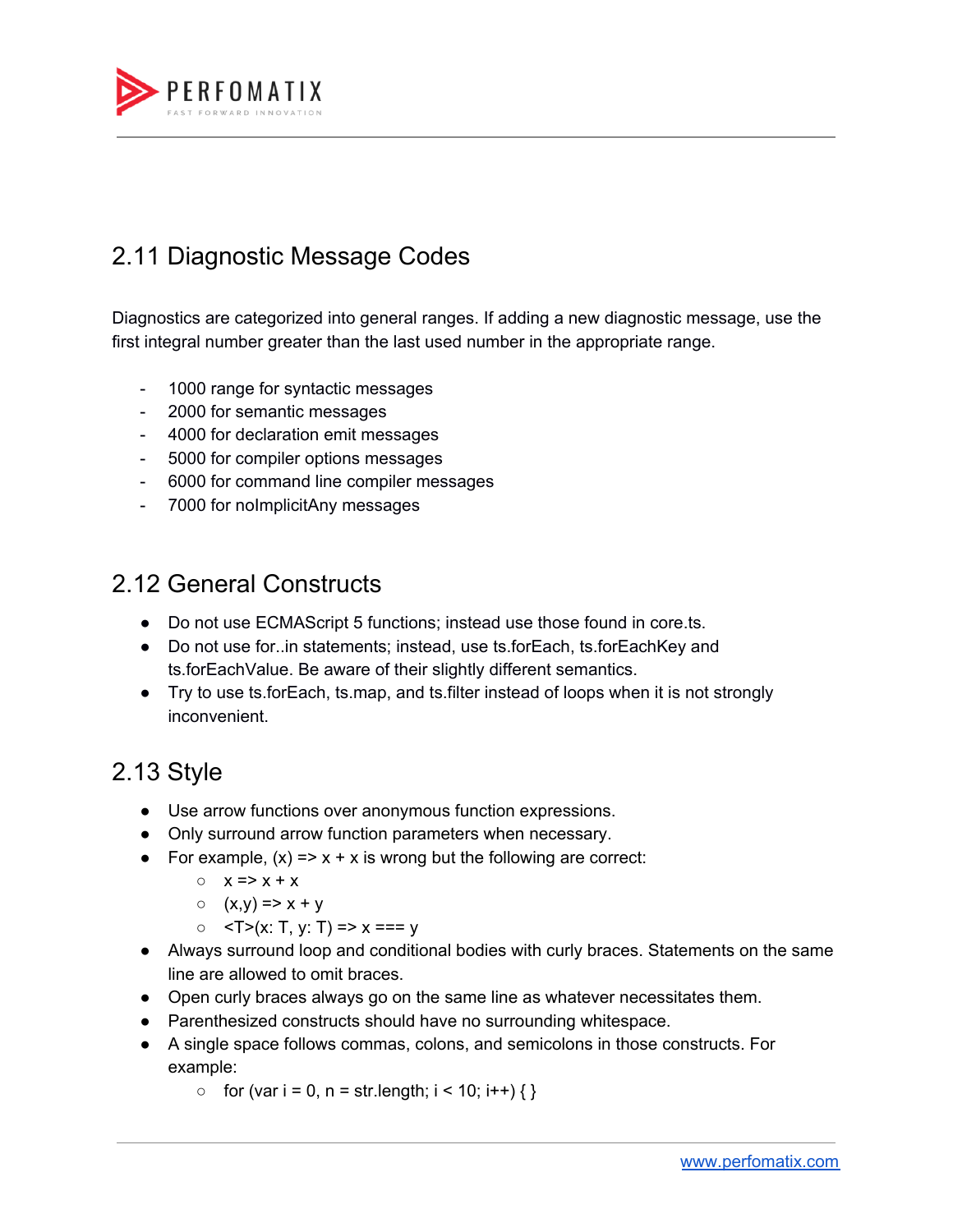

- $\circ$  if  $(x < 10)$  { }
- $\circ$  function f(x: number, y: string): void { }
- Use a single declaration per variable statement
- (i.e. use var  $x = 1$ ; var  $y = 2$ ; over var  $x = 1$ ,  $y = 2$ ;).
- else goes on a separate line from the closing curly brace.
- Use 4 spaces per indentation.

## 3.0 Coding Conventions Guidelines

#### <span id="page-9-0"></span>3.1 Classes

Do use upper camel case when naming classes. Classes can be instantiated and construct an instance. By convention, upper camel case indicates a constructible asset.

#### <span id="page-9-1"></span>3.2 Constants

- Do declare variables with const if their values should not change during the application lifetime.
- Consider spelling const variables in lowercamelcase.The tradition of naming constants in UPPER\_SNAKE\_CASE reflects an era before the modern IDEs that quickly reveal the const declaration. TypeScript prevents accidental reassignment.
- Do tolerate existing const variables that are spelled in UPPER\_SNAKE\_CASE.The tradition of UPPER\_SNAKE\_CASE remains popular and pervasive, especially in third party modules

#### <span id="page-9-2"></span>3.3 Interfaces

● Do name an interface using upper camel case.

#### <span id="page-9-3"></span>3.4 Properties and methods

- Do use lower camel case to name properties and methods.
- Avoid prefixing private properties and methods with an underscore.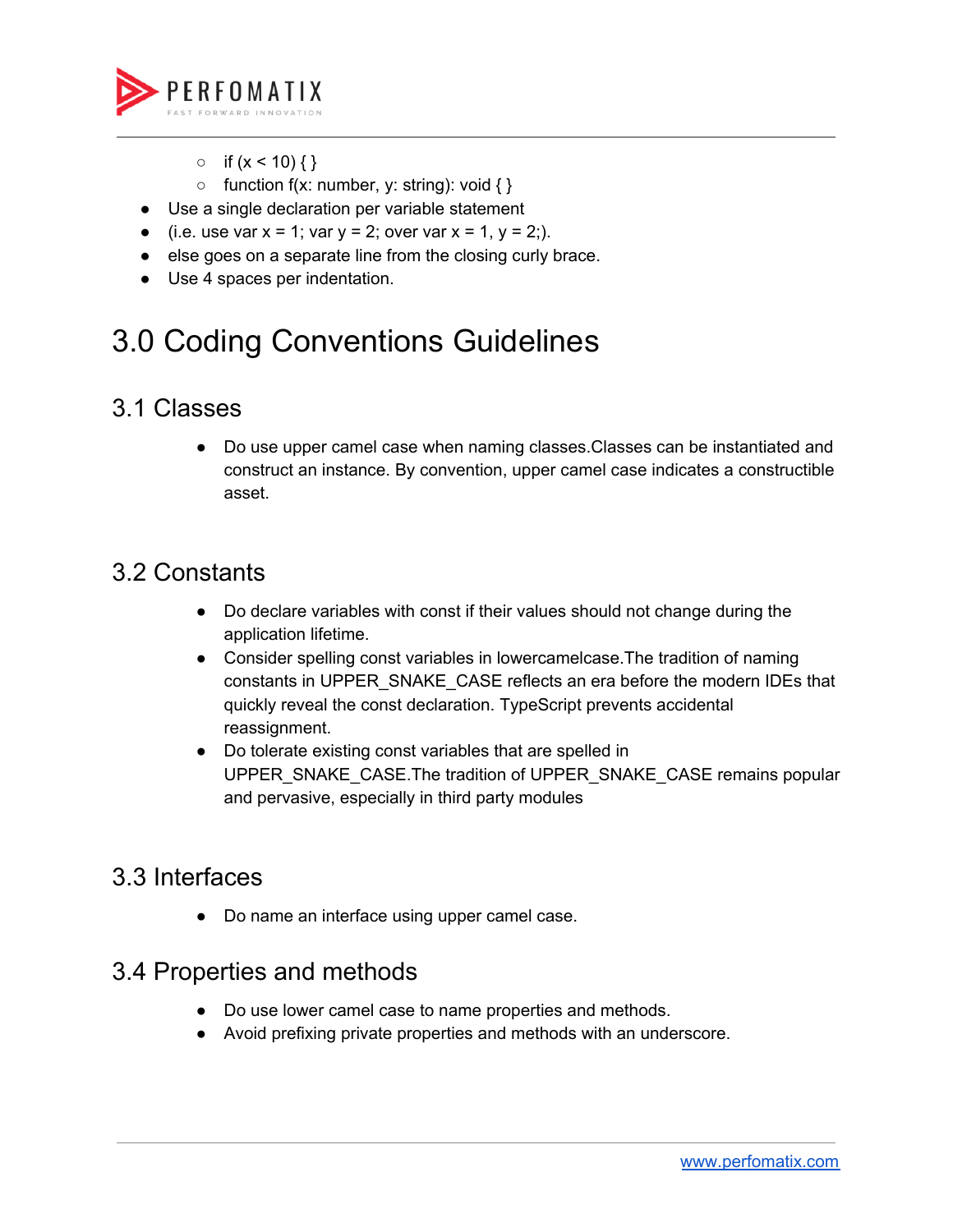

#### <span id="page-10-0"></span>3.5 Import line spacing

- Consider leaving one empty line between third party imports and application imports.
- Consider listing import lines alphabetized by the module.
- Consider listing destructured imported symbols alphabetically.

#### <span id="page-10-1"></span>3.6 Components

- Do use dashed-case or kebab-case for naming the element selectors of components because it will Keeps the element names consistent with the specification for Custom Elements.
- Do give components an element selector, as opposed to attribute or class selectors because components have templates containing HTML and optional Angular template syntax. They display content. Developers place components on the page as they would native HTML elements and web components.It is easier to recognize that a symbol is a component by looking at the template's html.
- Do extract templates and styles into a separate file, when more than 3 lines.
- Do name the template file [component-name].component.html, where [component-name] is the component name.
- Do name the style file [component-name].component.css, where [component-name] is the component name.
- Do specify component-relative URLs, prefixed with ./. Large, inline templates and styles obscure the component's purpose and implementation, reducing readability and maintainability. In most editors, syntax hints and code snippets aren't available when developing inline templates and styles. The Angular TypeScript Language Service (forthcoming) promises to overcome this deficiency for HTML templates in those editors that support it; it won't help with CSS styles.The ./ prefix is standard syntax for relative URLs; don't depend on Angular's current ability to do without that prefix.
- Do use the @Input() and @Output() class decorators instead of the inputs and outputs properties of the@Directive and @Component metadata.
- Consider placing @Input() or @Output() on the same line as the property it decorates because It is easier and more readable to identify which properties in a class are inputs or outputs. If you ever need to rename the property or event name associated with @Input or @Output, you can modify it in a single place.
- The metadata declaration attached to the directive is shorter and thus more readable.
- Placing the decorator on the same line usually makes for shorter code and still easily identifies the property as an input or output. Put it on the line above when doing so is clearly more readable.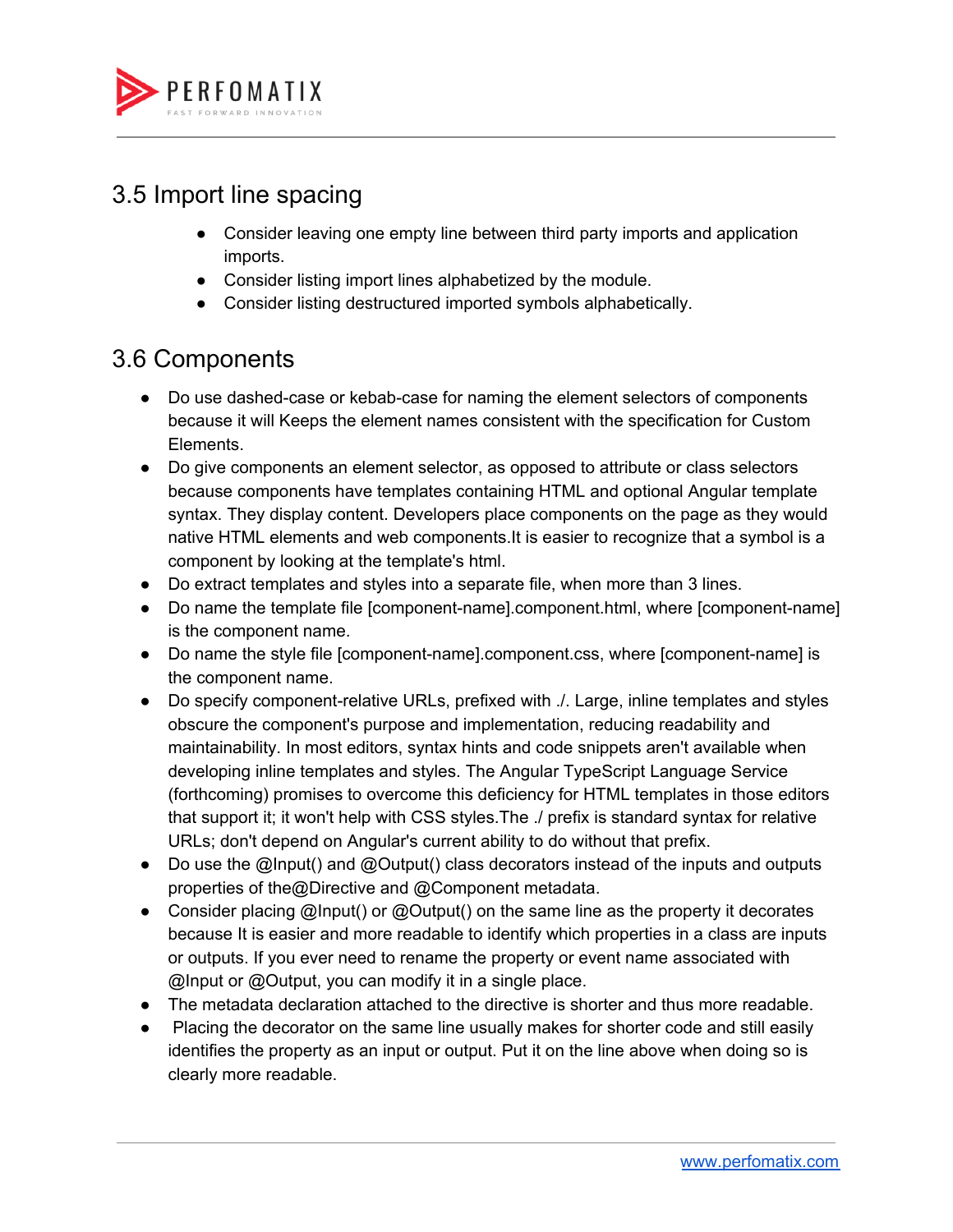

- Avoid input and output aliases except when it serves an important purpose because Two names for the same property (one private, one public) is inherently confusing.
- You should use an alias when the directive name is also an input property, and the directive name doesn't describe the property.

#### <span id="page-11-0"></span>3.7 Services

- Do provide services to the Angular injector at the top-most component where they will be shared.When providing the service to a top level component, that instance is shared and available to all child components of that top level component. This is ideal when a service is sharing methods or state and this is not ideal when two different components need different instances of a service. In this scenario it would be better to provide the service at the component level that needs the new and separate instance.
- Do use the @Injectable() class decorator instead of the @Inject parameter decorator when using types as tokens for the dependencies of a service. The Angular Dependency Injection (DI) mechanism resolves a service's own dependencies based on the declared types of that service's constructor parameters.When a service accepts only dependencies associated with type tokens, the @Injectable() syntax is much less verbose compared to using @Inject() on each individual constructor parameter.

#### <span id="page-11-1"></span>3.8 Lifecycle hooks

● Do implement the lifecycle hook interface because lifecycle interfaces prescribe typed method signatures. use those signatures to flag spelling and syntax mistakes.

### <span id="page-11-2"></span>4.0 Deployment

- Remove All console.log and debuggers from Projects files.
- Enable Angular Production Mode before taking build.
- Use AOT compilation build.
- --output-hashing all hash contents of the generated files and append hash to the file name to facilitate browser cache busting (any change to file content will result in different hash and hence browser is forced to load a new version of the file)
- --extract-css true extract all the css into separate style-sheet file
- --sourcemaps false disable generation of source maps
- --named-chunks false disable using human readable names for chunk and use numbers instead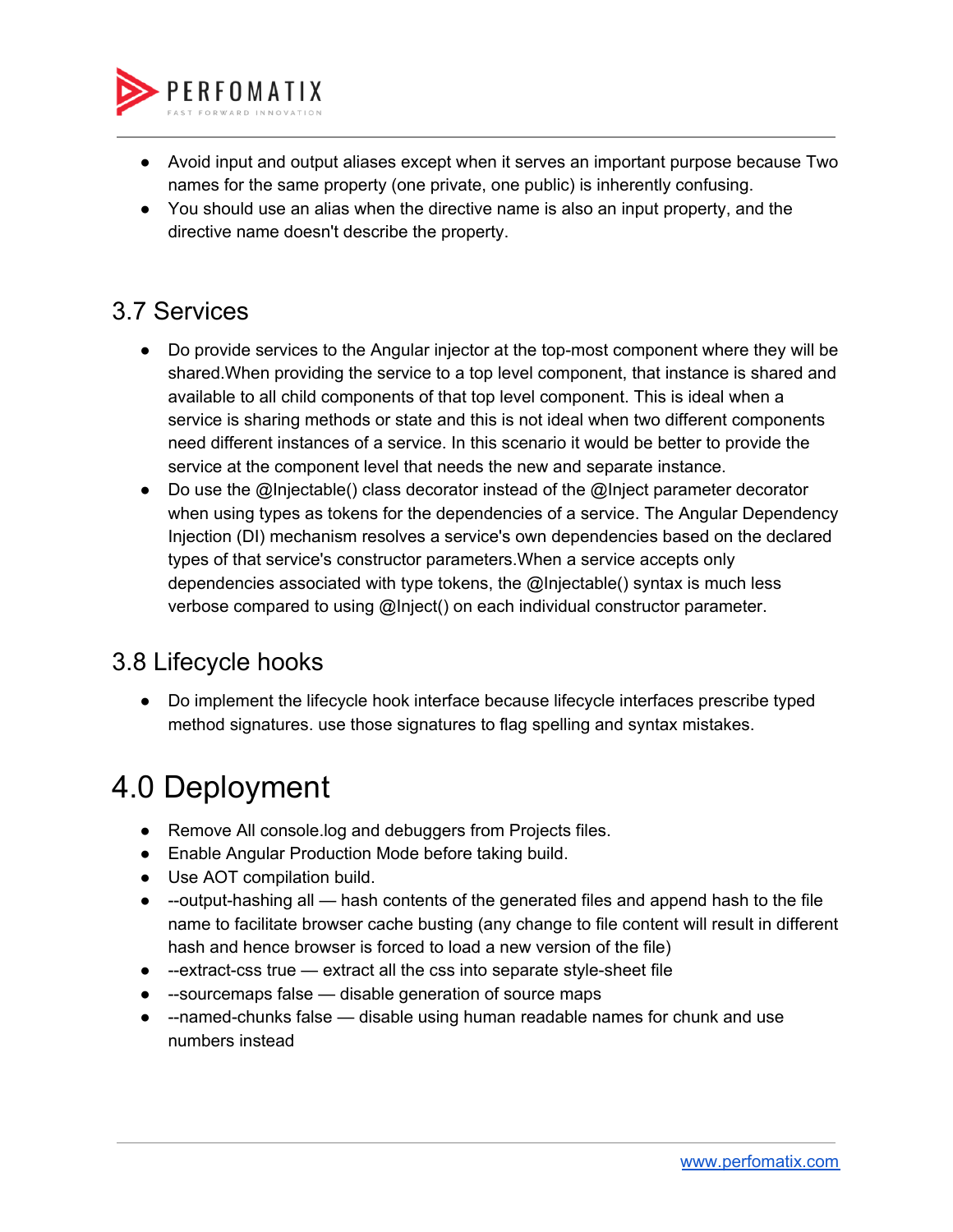

### <span id="page-12-0"></span>5.0 External References

<https://angular.io/guide/aot-compiler> [https://angular.io/guide/styleguide](https://angular.io/guide/aot-compiler) [https://wikipedia.org/wiki/Single\\_responsibility\\_principle](https://angular.io/guide/aot-compiler) [https://docs.npmjs.com/cli/version](https://angular.io/guide/aot-compiler) [https://stackoverflow.com/questions/273695/git-branch-naming-best-practices](https://angular.io/guide/aot-compiler) [https://cli.angular.io/](https://angular.io/guide/aot-compiler) [https://medium.com/beautiful-angular/angular-2-and-environment-variables-59c57ba643be](https://angular.io/guide/aot-compiler) [https://github.com/johnpapa/angular-styleguide/blob/master/a2/README.md](https://angular.io/guide/aot-compiler) [https://github.com/Microsoft/TypeScript/wiki/Coding-guidelines](https://angular.io/guide/aot-compiler) [https://blog.angular-university.io/getting-started-with-angular-setup-a-development-environment](https://angular.io/guide/aot-compiler)[with-yarn-the-angular-cli-setup-an-ide/](https://angular.io/guide/aot-compiler) [https://gist.github.com/digitaljhelms/4287848](https://angular.io/guide/aot-compiler) [https://www.npmjs.com/package/codelyzer](https://angular.io/guide/aot-compiler) [https://medium.com/@tomastrajan/6-best-practices-pro-tips-for-angular-cli-better-developer-exp](https://angular.io/guide/aot-compiler) [erience-7b328bc9db81](https://angular.io/guide/aot-compiler) [https://gist.github.com/revett/88ee5abf5a9a097b4c88](https://angular.io/guide/aot-compiler) <https://medium.com/@motcowley/angular-folder-structure-d1809be95542> [https://medium.com/medialesson/why-and-how-to-structure-features-in-modules-in-angular-d56](https://medium.com/medialesson/why-and-how-to-structure-features-in-modules-in-angular-d5602c6436be) [02c6436be](https://medium.com/medialesson/why-and-how-to-structure-features-in-modules-in-angular-d5602c6436be)